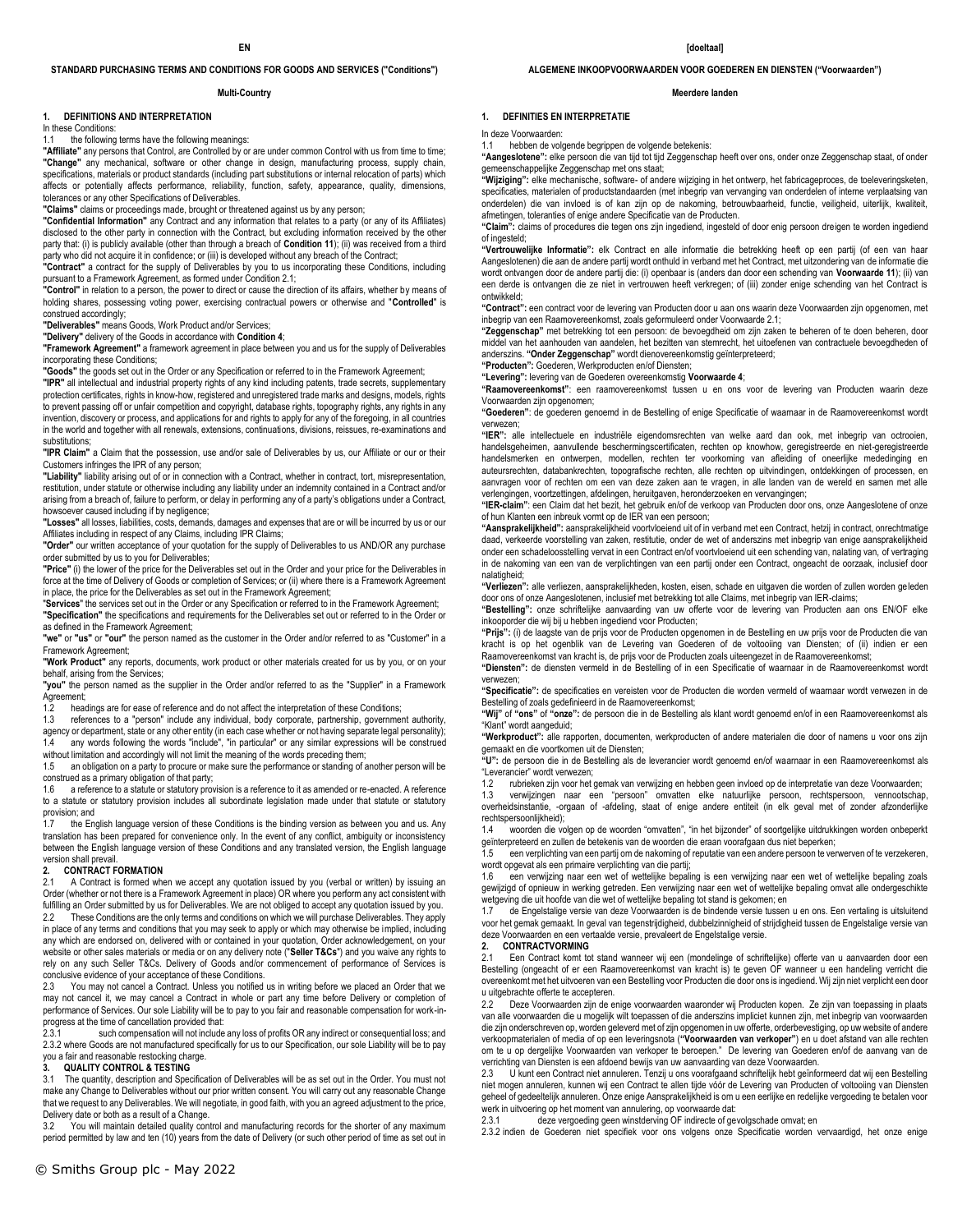a Framework Agreement or Order), which we or a third party on our behalf may inspect or receive copies of on demand.

3.3 We may inspect and test Goods at any time prior to Delivery. You will allow us and our representatives to enter your premises to carry out such inspection and testing and will provide us with all facilities reasonably required. If, following such inspection or testing, we are not satisfied that the Goods will comply with Condition 5.1, you will take all steps necessary to ensure compliance.

3.4 You will maintain a quality control system that meets any international standard as required by us, or which is otherwise approved by us and such test and inspection system as we may require.

3.5 You may not deliver the Goods by separate instalments without our prior written consent. Instalments will be invoiced separately by you.

# **4. DELIVERY OF GOODS / SUPPLY OF SERVICES**

Unless otherwise specified in an Order, you will deliver the Goods DDP (Incoterms 2010) to the address specified in the Order during our normal business hours on the date specified in the Order. You will be responsible for off-loading the Goods from the delivery vehicle. Delivery of the Goods will occur when they have been off-loaded at the delivery address.<br>4.2 You will perform Services in acc

You will perform Services in accordance with the applicable timetable communicated to you or as set out in the Order to meet all Specifications.

4.3 Time is of the essence for performance of your obligations under the Contract. If you are late performing your obligations under the Contract, you will pay to us a sum equal to 1.5% of the Price for each week of delay up to a maximum of 15% of the Price. You and we agree that this amount is reasonable and proportionate AND the most effective way of compensating us for part or all of our losses arising from late performance. However, you and we intend that we should be able to recover general damages as well as such sums in circumstances where we have suffered loss in excess of such sums as a result of your late performance. Therefore, our rights to any such sums under this **Conditions 4.3** is without prejudice to any other rights which we may have under the Contract or otherwise in respect of late performance, including the right to sue for damages or other relief and/or to terminate the Contract. A claim for general damages for late performance will be reduced by the amount of such sums under this **Conditions 4.3** actually applied or paid in respect of such late performance.

4.4 Services will be accepted by us when we are satisfied that the Services comply with the Specifications.<br>4.5 You will make sure that the Goods are marked in accordance with our instructions and any applicable You will make sure that the Goods are marked in accordance with our instructions and any applicable

laws, rules and regulations and are properly packed and secured; marked with information on their origin; Delivery is accompanied by a prominently displayed delivery note showing the Order number, date of Order, type and quantity of Goods, and any special storage instructions; and delivered with all operating and safety instructions, clearly displayed warning notices and such other information as may be necessary for the proper use, maintenance and repair of the Goods.<br>4.6 If you fail to deliver the Goods on tin

If you fail to deliver the Goods on time we may terminate the Contract immediately by giving you notice, in which case you will refund any monies already paid by us in relation to the Goods that have not been delivered and indemnify us and our Affiliates against our Losses as a result of your failure to supply Goods, including obtaining substitute goods from another supplier.<br>4.7 We will have a reasonable period of time

We will have a reasonable period of time following Delivery to inspect Goods. We may reject Goods which do not meet Specifications. We can also reject Goods which are more or less than the quantity or type Ordered or delivered prior to the date specified on the Order. Rejected Goods will be returned at your cost and expense. If we accept Goods delivered prior to the date specified on the Order we may charge you the cost of storing them until the actual specified Delivery date.

4.8 Risk in the Goods passes to us on the later of acceptance and Delivery. Ownership of the Goods passes to us on the earlier of payment of the Price and Delivery.<br>4.9 You will notify us in writing as soon you are aware

You will notify us in writing as soon you are aware that any Goods or the product support for the Goods are to be discontinued or made of "end of sale" or "end of life". At our request, you and we will agree in good faith a reasonable period of time during which you will keep agreed spare parts available for us for any discontinued, desupported, end of life or end of sale Goods.

## **5. YOUR OBLIGATIONS**

## 5.1 You will make sure that the Goods will:<br>5.1.1 be of satisfactory quality comp

be of satisfactory quality, comprise genuine, new materials (which are not used, refurbished, reconditioned, remanufactured, counterfeit or of such age as to impair usefulness or safety) and be fit for any purpose notified by us to you;

5.1.2 conform to, satisfy and be capable of the Specifications;<br>5.1.3 be free from defects in design. materials and w

be free from defects in design, materials and workmanship;

5.1.4 be sold to us with full and unencumbered title and not infringe the IPR of any third party;

5.1.5 comply with all (i) applicable laws, (ii) regulatory requirements and (iii) standards and

requirements of relevant statutory and regulatory bodies; and

5.1.6 be safe and without risk to health.<br>5.2 In respect of Services, You will:

In respect of Services, You will:

5.2.1 perform Services with the best care, skill and diligence in accordance with best practice; 5.2.2 use personnel (and sufficient number of personnel) who are suitably skilled and experienced to perform

the Services; 5.2.3 make sure that the Services conform with our reasonable instructions, comply with Specifications, are

performed to meet the purposes notified by us to you and do not infringe the IPR of any third party; 5.2.4 provide all equipment, tools and vehicles and other items required to provide the Services;

5.2.5 obtain and at all times maintain all licences and consents required for the provision of the Services;

5.2.6 comply with all applicable laws, regulations, regulatory policies, guidelines or industry codes which may

apply to the provision of the Services; and<br>5.2.7 post do or omit to do anything not do or omit to do anything which may cause us or our Affiliates to lose any licence, authority, consent or permission required for our or their business.<br>5.3 You will observe all health and safety rules and

You will observe all health and safety rules and regulations and any other security requirements that apply at any of our premises and ensure that your personnel are insured against all risks while working on our premises.

5.4 Without affecting any of our other rights or remedies, if you materially breach any of these Conditions OR any Goods (whether or not accepted in whole or in part) do not conform with **Condition 5.1** during the longer of (i) your warranty period for the Goods and (ii) 12 months following Delivery OR any Services breach **Condition 5.2**, then we may:<br>5.4.1 terminate the

5.4.1 terminate the Contract and any other existing Contracts immediately with notice;<br>5.4.2 require vou, at our option, to promptly repair or replace the relevant Goods or

require you, at our option, to promptly repair or replace the relevant Goods or reperform the relevant Services free of charge;

5.4.3 reject the Deliverables (in whole or in part) and require you to refund the Price for the relevant Deliverables;<br>5.4.4

5.4.4 accept the Deliverables subject to an equitable Price reduction; or 5.4.5 at your expense, repair or have a third party repair the Goods or re

at your expense, repair or have a third party repair the Goods or reperform or have a third party reperform the Services and you will indemnify us and our Affiliates against our Losses (including from any IPR Claims) arising from such breach.<br>5.5 Condition 5.4 will annly to

5.5 **Condition 5.4** will apply to any repaired or replacement Goods supplied under **Condition 5.4.2.**

If, as a result of any Goods not conforming with **Condition 5.1** or Services not conforming with **Condition 5.2** or otherwise representing an unreasonable risk of harm to the public or the environment, we determine a recall, removal or correction campaign ("campaign") is necessary or are required to carry out a campaign, we may implement such campaign and you will indemnify us and our Affiliates against all Losses incurred as a result of any such campaign.

**6. OUR PROPERTY**

## aansprakelijkheid is dat wij u een eerlijke en redelijke herbevoorradingsvergoeding betalen.

## **3. KWALITEITSCONTROLE EN -TESTEN**

3.1 De hoeveelheid, beschrijving en Specificatie van de Producten zijn zoals uiteengezet in de Bestelling. U mag geen enkele Wijziging aan Producten aanbrengen zonder onze voorafgaande schriftelijke toestemming. U dient alle redelijke Wijzigingen uit te voeren die wij verzoeken met betrekking tot enige Producten. Wij onderhandelen met u te goeder trouw over een overeengekomen aanpassing van de prijs, Leveringsdatum of beide als gevolg van een Wijziging.

3.2 U houdt gedetailleerde kwaliteits- en productieregisters bij gedurende de kortste van de maximumtermijn die de wet toestaat en tien (10) jaar vanaf de datum van Levering (of een andere periode zoals bepaald in een Raamovereenkomst of Bestelling), die wij of een derde namens ons op verzoek mogen inzien of ontvangen.<br>3.3. Wij kunnen de Goederen op elk moment voorafgaand aan de Levering inspe

Wij kunnen de Goederen op elk moment voorafgaand aan de Levering inspecteren en testen. U staat ons en onze vertegenwoordigers toe uw bedrijfsterrein te betreden om dergelijke inspecties en tests uit te voeren en u voorziet ons van alle faciliteiten die redelijkerwijs nodig zijn. Indien wij er na een dergelijke inspectie of beproeving niet van overtuigd zijn dat de Goederen voldoen aan Voorwaarde 5.1, onderneemt u alle nodige stappen om naleving te verzekeren.

3.4 U onderhoudt een kwaliteitscontrolesysteem dat voldoet aan elke internationale norm die wij voorschrijven, of dat anderszins door ons is goedgekeurd en elk test- en inspectiesysteem dat wij nodig hebben.

U mag de Goederen niet in afzonderlijke termijnen leveren zonder onze voorafgaande schriftelijke toestemming. Termijnen worden door u afzonderlijk gefactureerd.

#### **4. LEVERING VAN GOEDEREN/DIENSTVERLENING**

4.1 Tenzij anders bepaald in een Bestelling, levert u de Goederen franco inclusief rechten (Incoterms 2010) af op het in de Bestelling vermelde adres tijdens onze normale werkuren op de in de Bestelling vermelde datum. U bent verantwoordelijk voor het lossen van de Goederen van de bestelwagen. Levering van de Goederen vindt plaats na lossing op het afleveradres.

4.2 U voert de Diensten uit in overeenstemming met het toepasselijke tijdschema dat u is meegedeeld of zoals uiteengezet in de Bestelling om aan alle Specificaties te voldoen.

4.3 Tijd is van essentieel belang voor de nakoming van uw verplichtingen onder het Contract. Indien u uw verplichtingen onder het Contract te laat nakomt, betaalt u ons een bedrag gelijk aan 1,5% van de Prijs voor elke week vertraging met een maximum van 15 % van de Prijs. U en wij komen overeen dat dit bedrag redelijk en evenredig is EN de meest effectieve manier om ons te compenseren voor een deel of het geheel van onze verliezen als gevolg van te late nakoming. U en wij streven er echter naar dat wij algemene schade kunnen verhalen, evenals dergelijke bedragen in omstandigheden waarin wij meer schade hebben geleden dan dergelijke bedragen als gevolg van uw te late nakoming. Derhalve doen onze rechten op dergelijke bedragen onder deze **Voorwaarden 4.3** geen afbreuk aan andere rechten die we kunnen hebben onder het Contract of anderszins met betrekking tot te late nakoming, met inbegrip van het recht om een vordering tot<br>schadevergoeding ofandere tegemoetkoming in te stellen en/ofhet Contract te beëindigen. Een vordering tot algemene schadevergoeding wegens te late nakoming zal worden verminderd met het bedrag van dergelijke bedragen onder deze **Voorwaarde 4.3** dat daadwerkelijk is toegepast of betaald met betrekking tot die te late nakoming.

4.4 Diensten worden door ons geaccepteerd wanneer wij ervan overtuigd zijn dat de Diensten aan de Specificaties voldoen.<br>45

4.5 U dient ervoor te zorgen dat de Goederen zijn gemarkeerd in overeenstemming met onze instructies en alle van toepassing zijnde wetten, regels en voorschriften en op de juiste wijze zijn verpakt en beveiligd; gemarkeerd met informatie over hun oorsprong; dat Levering vergezeld gaat van een duidelijk zichtbare leveringsbon met vermelding van het Bestelnummer, datum van Bestelling, type en hoeveelheid van de Goederen, en eventuele speciale opslaginstructies; en geleverd met alle bedrijfs-en veiligheidsinstructies, duidelijk weergegeven waarschuwingen en alle andere informatie die nodig kan zijn voor het juiste gebruik, onderhoud en reparatie van de Goederen.

4.6 Indien u de Goederen niet op tijd levert, kunnen wij het Contract onmiddellijk beëindigen door opzegging, in dat geval moet u alle reeds door ons betaalde bedragen met betrekking tot de Goederen die niet zijn geleverd terugbetalen en ons en onze Aangeslotenen vrijwaren tegen onze Verliezen als gevolg van uw onvermogen om Goederen te leveren, inclusief het verkrijgen van vervangende Goederen van een andere leverancier.

4.7 Wij hebben na de Levering een redelijke termijn om de Goederen te inspecteren. Wij kunnen Goederen afkeuren die niet aan de Specificaties voldoen. Wij kunnen ook Goederen afkeuren die meer of minder zijn dan de hoeveelheid of het type die vóór de op de Bestelling vermelde datum is besteld of geleverd. Afgekeurde Goederen worden voor uw rekening en risico geretourneerd. Indien wij Goederen aanvaarden die vóór de op de Bestelling vermelde datum zijn geleverd, kunnen wij u de kosten in rekening brengen voor de opslag ervan tot de feitelijk opgegeven Leveringsdatum.<br>4.8. Het risico met betrekking tot de Goederen gaat op ops over op het moment van aanvaarding en Lev

Het risico met betrekking tot de Goederen gaat op ons over op het moment van aanvaarding en Levering, afhankelijk van welke datum later valt. De eigendom van de Goederen gaat op ons over op de vroegste van de betaling van de Prijs en Levering.<br>4.9 U bi

U brengt ons schriftelijk op de hoogte zodra u zich ervan bewust bent dat bepaalde Goederen of de productondersteuning voor de Goederen moeten worden stopgezet of als er sprake is van "end-of-sale" of "end-of-life". Op ons verzoek komen wij met u te goeder trouw een redelijke periode overeen gedurende welke u overeengekomen reserveonderdelen voor ons beschikbaar houdt voor eventuele niet meer leverbare, niet meer ondersteunde, end-of-life- of end-of-sale-goederen.

## **5. UW VERPLICHTINGEN**

5.1 U dient te zorgen dat de Goederen:<br>5.1.1 van bevredigende kwaliteit a

van bevredigende kwaliteit zijn, uit echte, nieuwe materialen bestaan (die niet zijn gebruikt, gerenoveerd, gereviseerd, geherfrabiceerd, nagemaakt of van een zodanige ouderdom zijn dat ze de bruikbaarheid of veiligheid in gevaar brengen) en geschikt zijn voor elk doel dat wij aan u hebben meegedeeld;

5.1.2 voldoen aan de Specificaties en in staat zijn deze na te leven;

5.1.3 vrij zijn van ontwerp-, materiaal- en fabricagefouten;

5.1.4 onder volle en onbezwaarde eigendom aan ons worden verkocht en geen inbreuk maken op de IER van derden;

5.1.5 voldoen aan alle (i) toepasselijke wetten, (ii) regelgevende voorschriften en (iii) normen en voorschriften van desbetreffende wettelijke en regelgevende organen; en

5.1.6 veilig en zonder risico voor de gezondheid zijn.

5.2 Met betrekking tot Diensten, dient u:

5.2.1 de Diensten te verlenen met de beste zorg, vakkundigheid en toewijding in overeenstemming met de beste praktijken; 5.2.2 personeel (en voldoende personeel) in te zetten dat over de nodige vakkundigheid en ervaring beschikt om de Diensten uit te voeren;

5.2.3 te zorgen dat de Diensten in overeenstemming zijn met onze redelijke instructies, voldoen aan de Specificaties, worden uitgevoerd om te voldoen aan de doeleinden die wij aan u hebben meegedeeld en geen inbreuk maken op de IER van derden;

5.2.4 alle apparatuur, gereedschappen en voertuigen en andere zaken te leveren die nodig zijn voor het verlenen van de Diensten;

5.2.5 alle licenties en toestemmingen te verkrijgen en te allen tijde te behouden die vereist zijn voor het verlenen van de Diensten;

5.2.6 te voldoen aan alle van toepassing zijnde wetten, voorschriften, beleidsregels, richtlijnen of sectorcodes die van toepassing kunnen zijn op de levering van de Diensten; en

5.2.7 niets te doen of na te laten waardoor wij of onze Aangeslotenen een voor ons of hun bedrijf vereiste licentie, bevoegdheid, toestemming of vergunning zouden verliezen.<br>5.3. Li houdt zich aan alle gezondheids- en veiligheidsre

5.3 U houdt zich aan alle gezondheids- en veiligheidsregels en -voorschriften en alle andere veiligheidsvoorschriften die van toepassing zijn op al onze gebouwen en zorgt ervoor dat uw personeel verzekerd is tegen alle risico's tijdens het werken op ons bedrijfsterrein.<br>5.4. Zonder afbreuk te doe

Zonder afbreuk te doen aan een van onze andere rechten of rechtsmiddelen, als u deze Voorwaarden wezenlijk schendt OF als Goederen (al dan niet geheel of gedeeltelijk aanvaard) niet voldoen aan **Voorwaarde 5.1** gedurende (i) uw garantieperiode voor de Goederen en (ii) 12 maanden na de Levering, afhankelijk van welke het langst duurt, OF enige Diensten inbreuk maken op **Voorwaarde 5.2**, dan kunnen wij:

het Contract en alle andere bestaande Contracten onmiddellijk beëindigen door opzegging;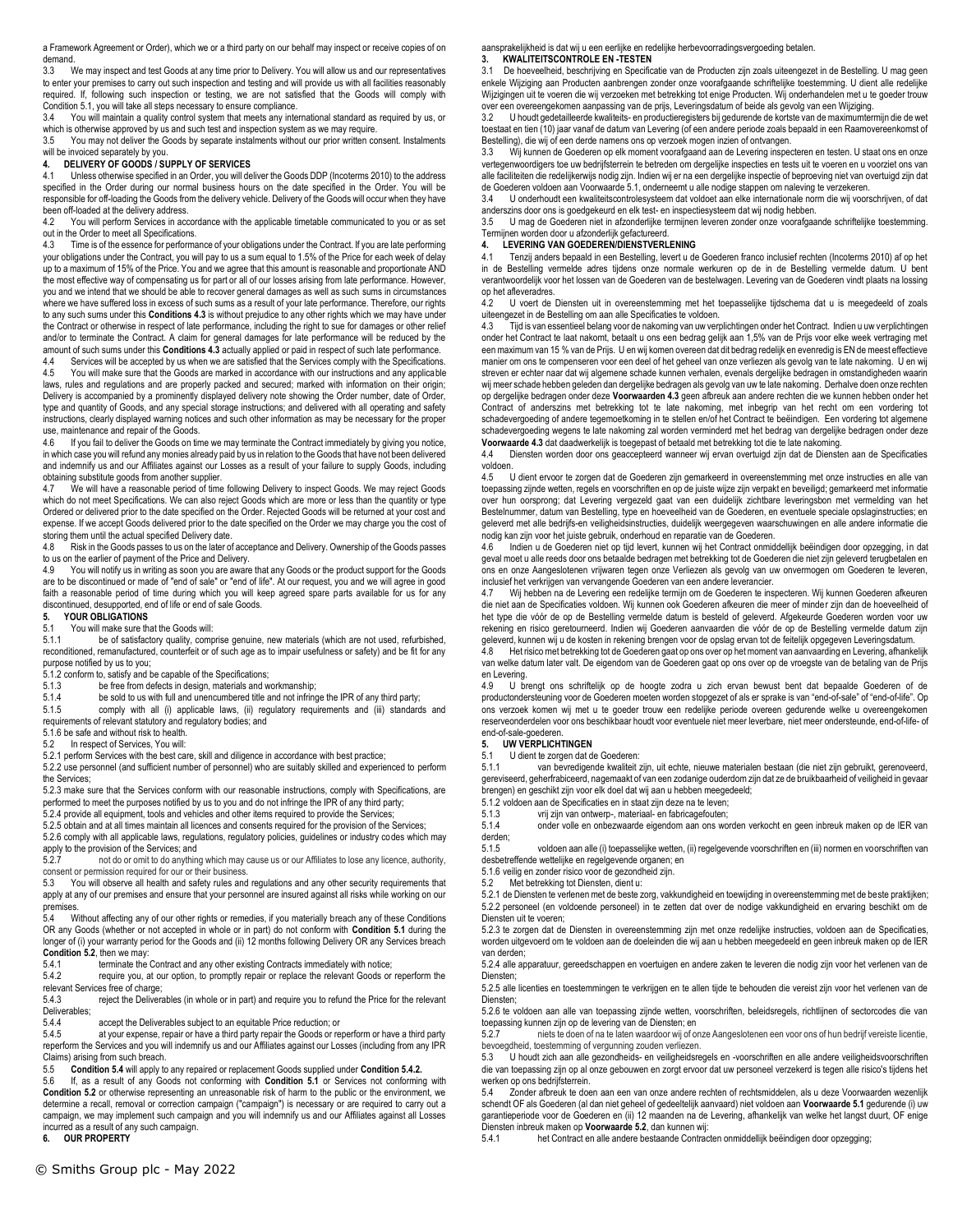6.1 All patterns, dies, moulds or other tooling or materials, supplied by us or prepared or obtained by you for us at our cost ("**Tooling**"), will be marked with our name or as otherwise specified by us and will be and remain our exclusive property returnable in good condition on demand.<br>6.2 You will insure against all risks any Tooling and also any of you

You will insure against all risks any Tooling and also any of your own tooling or property which may be kept on our premises for the purposes of providing Deliverables. You will keep all Tooling safe and in good condition while in your custody and/or under your control. All Tooling will be kept separately from your stock and other inventory.

6.3 We reserve the right to charge to you the cost of any Tooling if it is destroyed or damaged or rendered unfit for the purpose for which it was originally manufactured while under your control.<br>6.4 You will not dispose of any Tooling other than in accordance with our prior writ

You will not dispose of any Tooling other than in accordance with our prior written instructions. You will not, at any time, use Tooling, nor will you allow Tooling to be used by anyone else for any purpose other than the supply of the Deliverables unless we have previously provided our consent in writing.

6.5 We will have the right to enter your premises and remove Tooling at any time without being liable for trespass or for damages of any sort.<br>7. ASSIGNMENT OF IPR

# **7. ASSIGNMENT OF IPR**

7.1 This **Condition 7** will apply if the Goods are to be made, modified or redesigned to our Specification. Any bespoke Specification or Work Product you create or have created for us will be treated as "Goods" for the purposes of this **Condition 7.**

7.2 We will own all present and future IPR (together with all economic and proprietary rights) in the Goods and our specification. Accordingly, you will not use our specification other than to manufacture the Goods for us. With full title guarantee, you:

7.2.1 assign to us all IPR in the Goods which subsist as at the date of the Contract;

7.2.2 assign to us (by way of present assignment of the future copyright) all future copyright in the Goods immediately upon its creation; and

7.2.3 agree to assign to us all other IPR in the Goods immediately upon its creation.

7.3 You will:

7.3.1 at your own cost, execute all such documents and do all such acts and things as we may request from time to time in order to secure our full right, title and interest in the IPR in the Goods; and

7.3.2 obtain the waiver of all moral rights (and any broadly equivalent rights) in the Goods.

7.4 The exception to **Condition 7.2** above is that any IPR in existing products, materials or data used to create Goods ("**Existing Materials**") will continue to belong to you (or your suppliers). You grant (and, where applicable, will ensure that your suppliers grant) to us, our Affiliates and our and their end customers a non-exclusive, perpetual, royalty-free, irrevocable licence to use and to have used Existing Materials which form part of any Goods.

#### **8. PRICE AND PAYMENT**

8.1 As long as you perform your obligations in accordance with the terms of the Contract, we will pay the Price to you in accordance with **Condition 8**.

The only sums of money we will pay in connection with the supply of the Deliverables are the Price which will be inclusive of all costs and expenses incurred by you including all packaging, insurance, carriage, duties and delivery costs.

8.3 Any sum payable under the Contract is exclusive of value added tax, sales tax and/or goods and services tax (and any other similar or equivalent taxes, duties, fees and levies imposed from time to time by any government or other authority) upon any supply made to us which will be payable in addition to that sum in the manner and at the rate prescribed by law from time to time but inclusive of all other taxes, fees and levies imposed from time to time by any government or other authority.<br>8.4 You may invoice us for the Price for the Goods following

8.4 You may invoice us for the Price for the Goods following Delivery and for Services following completion.<br>8.5 Other than as set out in Conditions 8.7 and 8.9, each invoice will be payable by us within 60 days 8.5 Other than as set out in **Conditions 8.7** and **8.9**, each invoice will be payable by us within 60 days following the date on which the invoice is received by us. You will send invoices to the address specified in the Order.<br>8.6

No payment made by us will constitute acceptance by us of any Deliverables or otherwise affect any rights or remedies which we may have against you including the right to recover any amount overpaid or wrongfully paid to you.<br>8.7 We may withhout

We may withhold payment of any disputed sum until the dispute is settled.

8.8 If any undisputed sum payable under the Contract is not paid when due you may charge us interest daily on that sum at 3% per year subject to any maximum or minimum rate of interest on overdue invoices specified by applicable law, from the due date until the date of payment (whether before or after judgment).

8.9 We may set-off, deduct or withhold any liability which you have to us against any liability which we have to you.

#### **9. TERMINATION**

9.1 Without limiting any other right we may have to terminate a Contract, if you commit a material breach of these Conditions we may terminate the Contract and any other existing Contracts immediately with written notice. Any breach of **Conditions 11, 12** or **15.9** will be deemed to be a material breach.

Without limiting any other right we may have to terminate a Contract, we may terminate the Contract immediately by giving you written notice if you (a) have a receiver, administrator or liquidator (provisional or otherwise) appointed; (b) are subject to a notice of intention to appoint an administrator or any other resolution on insolvency; (c) pass a resolution for your winding-up; (d) have a winding up order made by a court in respect of you; (e) enter into any composition or arrangement with creditors; (f) cease to carry on business; (g) are the subject of anything similar or equivalent to that set out in (a) to (f) under any applicable laws; or (h) you are subject to any change of Control and you will notify us immediately upon the occurrence of any such event or circumstance.<br>9.3 Follow

9.3 Following expiry or termination of the Contract:<br>9.3.1 any Conditions which expressly or implement

any Conditions which expressly or impliedly continue to have effect after expiry or termination of the Contract will continue in force; and<br>9.3.2 all other rights and obligat

all other rights and obligations will immediately stop but will not affect any of your or our rights, obligations, claims and liabilities which may exist prior to the date of expiry or termination; and

9.3.3 each party will immediately stop using the other party's Confidential Information and will as soon as reasonably possible, if requested to do so, return to the other party all of the other party's Confidential Information (including all copies and extracts) in its possession or control or confirm its secure destruction; and<br>9.3.4 each party may keep any of the other party's Confidential Information which it has to keep to each party may keep any of the other party's Confidential Information which it has to keep to

comply with any applicable law and **Condition 9.3.3** will not apply to such Confidential Information. **Condition 11** will continue to apply to retained Confidential Information.

9.4 If we terminate a Contract, we may require you to deliver to us any supplies, materials or drawings produced or acquired by you for the terminated part of the Contract and we will agree, in good faith, on the amount payable for the same.<br>10. LIABILITY AN

## **10. LIABILITY AND INSURANCE**<br>10.1 You will indemnify us and our Affiliates

You will indemnify us and our Affiliates against all our and their Losses arising from your breach of or negligent performance of or your failure to perform or delay in performing any part of these Conditions. We may, at our discretion, control the defence of any claim in respect of which you are required to indemnify us under a Contract.

10.2 Subject to **Condition 10.3**, we will not have any Liability to you for any (i) loss of profit, goodwill or revenue; or (ii) any indirect, consequential or special loss.

10.3 Nothing in these Conditions or any Contract will operate to exclude or restrict one party's Liability (if any) to the other (including for a person for whom it is vicariously liable):

10.3.1 for death or personal injury resulting from its negligence;<br>10.3.2 for its fraud or fraudulent misrepresentation: or

for its fraud or fraudulent misrepresentation; or

5.4.2 van u, naar onze keuze, verlangen dat u de betreffende Goederen onmiddellijk en kosteloos herstelt of vervangt of de betreffende Diensten opnieuw uitvoert;

5.4.3 de Producten (geheel of gedeeltelijk) afkeuren en vereisen dat u de Prijs voor de betreffende Producten terugbetaalt;<br>5.4.4

5.4.4 de Producten aanvaarden onder voorbehoud van een billijke Prijsverlaging; of<br>5.4.5 op uw kosten, de Goederen repareren of door een derde laten repareren of r

op uw kosten, de Goederen repareren of door een derde laten repareren of de Diensten door een derde opnieuw laten uitvoeren, en zult u ons en onze Aangeslotenen vrijwaren tegen onze Verliezen (met inbegrip van eventuele IER-claims) die voortvloeien uit een dergelijke schending.

5.5 **Voorwaarde 5.4** is van toepassing op alle gerepareerde of vervangen Goederen geleverd onder **Voorwaarde 5.4.2.**

5.6 Indien wij als gevolg van Goederen die niet voldoen aan **Voorwaarde 5.1** of Diensten die niet voldoen aan **Voorwaarde 5.2** of die anderszins een onredelijk risico van schade aan het publiek of het milieu vertegenwoordigen, een terugroep-, verwijderings- of correctiecampagne ("Campagne") noodzakelijk achten of een Campagne moeten uitvoeren, kunnen we een dergelijke Campagne voeren en moet u ons en onze Aangeslotenen vrijwaren tegen alle Schade die het gevolg is van een dergelijke Campagne.

### **6. ONS EIGENDOM**

6.1 Alle patronen, matrijzen, mallen of andere gereedschappen of materialen, door ons geleverd of door u voor ons gereedgemaakt of verkregen ("**Gereedschap**"), dienen te worden gemarkeerd met onze naam of zoals anderszins door ons gespecificeerd en zijn en blijven ons exclusieve eigendom en moeten in goede staat op aanvraag worden geretourneerd.<br>62 Uverze

U verzekert zich tegen alle risico's van elk Gereedschap en ook van uw eigen gereedschap of eigendom dat bij ons wordt bewaard met het oog op de levering van de Producten. U dient alle Gereedschap onder uw beheer en/of zeggenschap veilig en in goede staat te houden. Alle Gereedschap wordt gescheiden gehouden van uw voorraad en andere inventaris.

6.3 Wij behouden ons het recht voor om u de kosten van Gereedschap in rekening te brengen als het is vernietigd of beschadigd of ongeschikt is gemaakt voor het doel waarvoor het oorspronkelijk was vervaardigd terwijl het onder uw zeggenschap stond.

U mag geen Gereedschap van de hand doen anders dan in overeenstemming met onze voorafgaande schriftelijke instructies. U mag Gereedschap nooit gebruiken of door een derde laten gebruiken voor enig ander doel dan de levering van de Producten, tenzij wij vooraf onze schriftelijke toestemming daartoe hebben gegeven.

6.5 Wij hebben te allen tijde het recht om uw bedrijfsterrein te betreden en Gereedschap te verwijderen, zonder aansprakelijk te zijn voor overtreding of schade van welke aard dan ook.

## **7. TOEWIJZING VAN IER**

Deze Voorwaarde 7 is van toepassing indien de Goederen volgens onze Specificatie moeten worden vervaardigd, gewijzigd of herontworpen. Elke Specificatie of Werkproduct dat u voor ons op maat maakt of hebt gemaakt, wordt voor de toepassing van deze **Voorwaarde 7** behandeld als "Goederen".

7.2 Wij zijn de eigenaar van alle huidige en toekomstige IER (samen met alle economische en eigendomsrechten) op de Goederen en onze Specificatie. Dienovereenkomstig mag u onze Specificatie niet gebruiken anders dan voor de productie van de Goederen voor ons. Met volledige eigendomsgarantie, dient u:

7.2.1 alle IER die op de Goederen op de datum van het Contract bestaan, aan ons over te dragen;

7.2.2 ons (door middel van de huidige overdracht van het toekomstige auteursrecht) alle toekomstige auteursrechten op de Goederen onmiddellijk na de creatie ervan over te dragen; en

7.2.3 ermee in te stemmen alle andere IER op de Goederen onmiddellijk na de totstandkoming ervan aan ons over te dragen.

### 7.3 U dient:

7.3.1 op eigen kosten al deze documenten uit te voeren en alle handelingen en dingen te doen die wij van tijd tot tijd kunnen vragen om ons volledige recht, onze volledige titel en ons volledige belang in de IER in de Goederen te verzekeren; en 7.3.2 afstand te verkrijgen van alle morele rechten (en alle in grote lijnen gelijkwaardige rechten) op de Goederen.

7.4 De uitzondering op **Voorwaarde 7.2** hierboven is dat alle IER op bestaande producten, materialen of gegevens die gebruikt worden om Goederen te creëren ("**Bestaande Materialen**") uw eigendom (of dat van uw leveranciers) blijven. U verleent ons, onze Aangeslotenen en onze en hun eindklanten een niet-exclusieve, eeuwigdurende, royalty-vrije, onherroepelijke licentie om Bestaande Materialen die deel uitmaken van Goederen te gebruiken en te laten gebruiken (en, indien van toepassing, ervoor te zorgen dat uw leveranciers dit doen).

#### **8. PRIJS EN BETALING**

8.1 Zolang u uw verplichtingen nakomt in overeenstemming met de voorwaarden van het Contract, betalen wij aan u de Prijs in overeenstemming met **Voorwaarde 8**.

8.2 De enige geldbedragen die wij betalen in verband met de levering van de Producten zijn de Prijs die alle kosten en uitgaven omvat die door u worden gemaakt met inbegrip van alle verpakkings-, verzekerings-, vervoers-, heffingen en leveringskosten.

8.3 Elk bedrag verschuldigd uit hoofde van het Contract is exclusief btw, omzetbelasting en/of goederen- en dienstenbelasting (en alle andere soortgelijke of gelijkwaardige belastingen, rechten, vergoedingen en heffingen die van tijd tot tijd door een overheid of andere autoriteit worden opgelegd) op enige levering aan ons die bovenop dat bedrag betaalbaar is op de wijze die en tegen het tarief dat van tijd tot tijd door de wet worden voorgeschreven, maar inclusief alle andere belastingen, vergoedingen en heffingen die van tijd tot tijd door een overheid of andere autoriteit worden opgelegd. 8.4 U mag ons de Prijs voor de Goederen na Levering en voor Diensten na voltooiing factureren.

8.5 Anders dan in de **Voorwaarden 8.7** en **8.9** is bepaald, wordt elke factuur door ons betaald binnen 60 dagen na de datum waarop de factuur door ons is ontvangen. U verzendt facturen naar het in de Bestelling opgegeven adres.<br>8.6. Geen enkele betaling door ons vormt onze aanvaarding van enige Producten of is anderszins van in:

Geen enkele betaling door ons vormt onze aanvaarding van enige Producten of is anderszins van invloed op eventuele rechten of rechtsmiddelen die we kunnen hebben tegen u met inbegrip van het recht op het terugvorderen van een aan u teveel of ten onrechte betaald bedrag.<br>8.7 Wijkunnen de betaling van elk betwist be

8.7 Wij kunnen de betaling van elk betwist bedrag inhouden totdat het geschil is beslecht.<br>8.8 Judien een niet-betwist dat verschuldigd is op grond van het Contract niet op de ven

8.8 Indien een niet-betwist dat verschuldigd is op grond van het Contract niet op de vervaldag wordt betaald, mag u ons dagelijks een rente van 3% per jaar in rekening brengen, met inachtneming van een door het toepasselijke recht bepaald maximum- of minimumtarief voor achterstallige facturen, vanaf de vervaldag tot de datum van betaling (voor of na rechterlijke uitspraak).

8.9 Wij kunnen een eventuele aansprakelijkheid die u jegens ons hebt, verrekenen, aftrekken of in mindering doen brengen op enige aansprakelijkheid die wij jegens u hebben.

## **9. BEËINDIGING**

9.1 Zonder afbreuk te doen aan enig ander recht dat wij hebben om een Contract te beëindigen, kunnen wij, indien u een wezenlijke inbreuk pleegt op deze Voorwaarden, het Contract en andere bestaande Contracten onmiddellijk beëindigen met schriftelijke kennisgeving. Elke inbreuk op **Voorwaarden 11, 12 of 15.9** wordt beschouwd als een wezenlijke inbreuk. 9.2 Zonder afbreuk te doen aan enig ander recht dat wij hebben om een Contract te beëindigen, kunnen wij het Contract onmiddellijk beëindigen met schriftelijke kennisgeving indien u (a) een (voorlopige) curator, bewindvoerder of vereffenaar hebt aangesteld; (b) onderworpen bent aan een kennisgeving van uw voornemen om een bewindvoerder aan te stellen of aan enig ander besluit inzake insolventie; (c) een besluit tot liquidatie neemt; (d) een bevel tot vereffening door een rechtbank ten aanzien van u hebt gegeven; (e) een schikking of akkoord met crediteuren hebt gesloten; (f) uw activiteiten staakt; (g) onderworpen bent aan iets gelijkaardigs of gelijkwaardig aan wat uiteengezet is in (a) t/m (f) onder enige toepasselijke wetgeving; of (h) u onderworpen bent aan een wijziging van Zeggenschap en u dient ons onmiddellijk op de expressive te stellen van het optreden van een dergelijke gebeurtenis of omstandigheid.<br>9.3. Na afloop of beëindiging van het Contract:

en

of onze rechten, verplichtingen, claims en verplichtingen die kunnen bestaan vóór de datum van afloop of beëindiging; en 9.3.3 stopt elke partii onmiddellijk met het gebruik van de Vertrouwelijke Informatie van de andere p 9.3.3 stopt elke partij onmiddellijk met het gebruik van de Vertrouwelijke Informatie van de andere partij en zal zo

9.3 Na afloop of beëindiging van het Contract:<br>9.3.1 blijven alle uitdrukkelijke of stilzwijc blijven alle uitdrukkelijke of stilzwijgende Voorwaarden na afloop of beëindiging onverminderd van kracht;

9.3.2 worden alle andere rechten en verplichtingen onmiddellijk stopgezet, maar hebben dan geen invloed op uw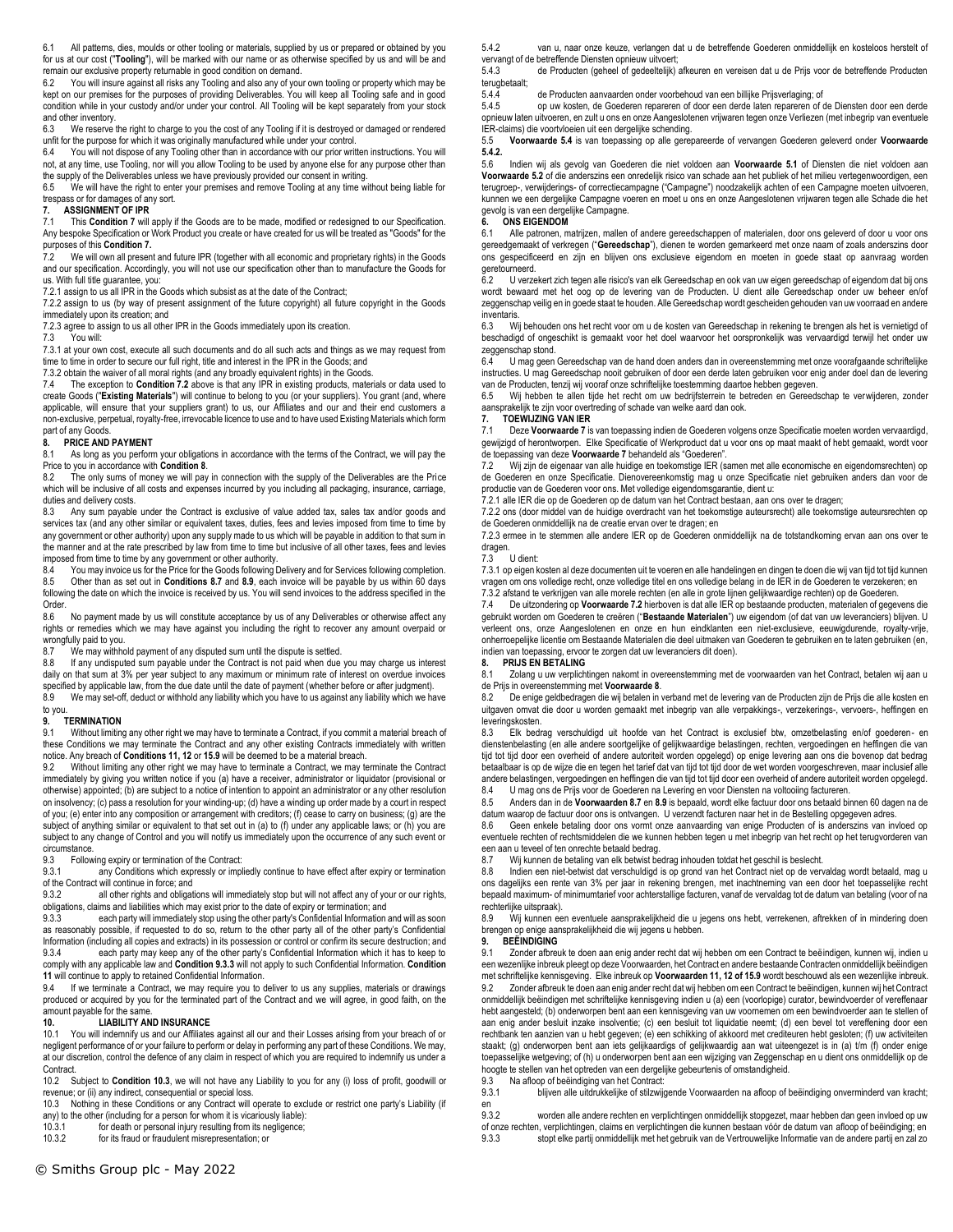10.3.3 for any matter for which it is not permitted by law to exclude or limit its liability.

10.4 The exclusions from and limitations of liability contained in these Conditions will apply after as well as before the date of expiry or termination of any Contract.<br>10.5 The exclusions from and limitations of liability so

10.5 The exclusions from, and limitations of, liability set out in this **Condition 10** will be considered severally. The invalidity or unenforceability of any one sub-clause or clause will not affect the validity or enforceability of any other sub-clause or clause and will be considered severable from each other.

10.6 You will have satisfactory insurance cover with a reputable insurer to cover your obligations to us, including public liability insurance cover, cover for any potential liabilities arising from a Contract and any insurances required by law. You will provide evidence of your insurance coverage at our request.

# **11. CONFIDENTIALITY**

11.1 Except as set out in Condition 11.2, each party will: only use the other party's Confidential Information for the purpose of performing its obligations and exercising its rights under the Contract;

11.1.2 keep the other party's Confidential Information secret, safe and secure; and<br>11.1.3 not disclose the other party's Confidential Information to any other person.

not disclose the other party's Confidential Information to any other person.

11.2 Each party may disclose the other party's Confidential Information:

to the extent required by law, any court of competent jurisdiction or the rules of any government, public or regulatory body or any stock exchange; and

11.2.2 to its officers, directors, employees and professional advisers and, in our case, our Affiliates, agents and sub-contractors, who need the Confidential Information in order for that party to perform its obligations and exercise its rights under the Contract. A party disclosing the other party's Confidential Information under **Condition 11.2.2** will make sure that each person to whom it discloses that Confidential Information is bound by obligations of confidentiality no less onerous than those set out in this **Condition 11**.

11.3 Each party acknowledges and agrees that damages alone would not be an adequate remedy for breach of **Condition 11** by that party. Accordingly, the other party will be entitled, without having to prove special damages, to injunctive relief, equitable relief and/or specific performance for any breach or threatened breach of **Condition 11** by the first party.

#### **12. ETHICAL CONDUCT**

12.1 You will conduct your business ethically and lawfully and in accordance with our Supplier Code of Business Ethics (http://www.smiths.com/responsibility-supplier-code-of-business-ethics.aspx) or an equivalent code of ethics.

12.2 You represent and warrant that you and your subcontractors and suppliers do not use or permit unacceptable labour practices, such as child or forced labour, or unsafe working conditions and comply with all applicable labour and employment laws, regulations, standards and conventions, including the UN's Guiding Principles on Business & Human Rights and the International Labor Organization's Conventions and any similar or equivalent laws applying in the jurisdiction in which we are registered.

12.3 You hereby acknowledge that you are aware of, and agree to comply with all applicable anti-bribery and anti-corruption laws, including but not limited to the Foreign Corrupt Practices Act (FCPA) (and related regulation and guidance) and any similar or equivalent laws applying in the jurisdiction in which we are registered.

12.4 You represent and warrant that you only supply minerals to us and our Affiliates from sources that do not (i) contribute to conflict; and/or (ii) benefit or finance armed groups in the Democratic Republic of Congo or any adjoining country. You have adopted, and require your suppliers of minerals to adopt, conflict mineral policies and management systems.

12.5 You will permit us, and any person nominated by us, to have such access to your premises, personnel, systems, books and records as we may require to verify your compliance with this **Condition 12**. We also reserve the right to inquire and investigate your conduct to satisfy ourself of your compliance with this **Condition 12** and to discontinue a business relationship with you if you or any of your officers, directors or employees is found to have breached any part of this **Condition 12.** 

12.6 We are required to demonstrate that our products and our use of certain materials comply with laws and regulations (including environmental laws and regulations) and international standards. You will promptly provide us with information and declarations that we may reasonably request to enable us to comply with all applicable laws, regulations and standards, including but not limited to IEC 62474 – Material Declaration for Product of and for the Electrotechnical Industry.

## **13. NOTICE**

13.1 Notices and other communications provided for the purposes of a Contract will be in writing, and delivered by courier or by hand to the relevant party's address as specified on the Order (or such other address which is notified to the other party in writing from time to time), in the case of a notice to us, marked for the attention of such person as we specify.

#### **14. EXPORT / IMPORT / ECONOMIC SANCTIONS CONTROLS**

14.1 You agree to comply with all applicable export controls and import and economic sanctions laws and regulations, including those of your country of incorporation, from where the Goods will be supplied, where the Goods will be received and any other relevant jurisdiction. You will also obtain, as required, and comply with all applicable government authorizations and their provisos in supplying the Goods. Without limiting the foregoing, you will not transfer any export controlled item, data or services provided by us in relation to the Contract, to include transfer to any persons, including those persons employed by or associated with, or under contract to you or you lower-tier suppliers, without the authority of an applicable licence, exemption or exception.<br>14.2 You will provide to us all information necessary to supplicable licence, exemption or exception.

You will provide to us all information necessary to support any regulatory or government authorization requirements we have regarding the Goods.

14.3 You will indemnify us and our Affiliates for all Losses arising out of any breach by you of this Clause 14. **15. GENERAL**

15.1 The Contract constitutes the entire agreement between the parties and supersedes any prior agreement or arrangement in respect of its subject matter and, subject to **Condition 10.3**, neither party has entered into the Contract in reliance upon, and it will have no remedy in respect of, any misrepresentation, representation or statement (whether made by the other party or any other person and whether made by the first party or any other person) which is not expressly set out in the Contract.

15.2 A party's delay in exercising, partial exercising or failure to exercise a right or remedy under the Contract will not constitute a waiver of, or prevent or restrict future exercise of, that or any other right or remedy. A waiver

of any right, remedy, breach or default will only be valid if it is in writing and signed by the party giving it.<br>15.3 If any term of the Contract is found by any court or body or authority of competent iurisdiction If any term of the Contract is found by any court or body or authority of competent jurisdiction to be illegal, unlawful, void or unenforceable, such term will be deemed to be severed from the Contract and this will not affect the remainder of the Contract which will continue in full force and effect.

15.4 Except to the extent otherwise specified in these Conditions, variations to the Contract must be agreed in writing and signed by both parties.

15.5 No partnership, agency or joint venture between the parties will be created by the Contract. Each party agrees that it is an independent contractor and is entering into the Contract as principal and

not as agent for or for the benefit of any other person. 15.7 Each of our Affiliates will be entitled to enforce in their own capacity the terms of any Contract under

which that Affiliate receives a benefit and we shall also be entitled to enforce such terms on their behalf.

15.8 Save as provided in **Condition 15.7**, the parties do not intend that any term of a Contract will be enforceable by any person who is not a party to it.

15.9 You may not assign, transfer, charge, hold on trust for any person or deal in any other manner with any of your rights under the Contract or sub-contract any of your obligations under the Contract. We may assign a Contract to our Affiliates.

**16. GOVERNING LAW AND JURISDICTION**

spoedig als redelijkerwijs mogelijk, indien daarom wordt verzocht, alle Vertrouwelijke Informatie van de andere partij (met inbegrip van alle kopieën en uittreksels) die zij in haar bezit of onder zeggenschap heeft aan de andere partij terugbezorgen of de veilige vernietiging ervan beheren of bevestigen; en<br>9.3.4 mag elke partij de Vertrouwelijke Informat

mag elke partij de Vertrouwelijke Informatie van de andere partij bewaren die zij moet bewaren om te voldoen aan een toepasselijke wet, en is **Voorwaarde 9.3.3** niet van toepassing op dergelijke Vertrouwelijke Informatie. **Voorwaarde 11** blijft van toepassing op bewaarde Vertrouwelijke Informatie.

9.4 Indien wij een Contract beëindigen, kunnen we van u eisen dat u ons alle leveranties, materialen of tekeningen bezorgt die u voor het beëindigde deel van het Contract hebt geproduceerd of aangeschaft, en zullen we te goeder trouw instemmen met het hiervoor verschuldigde bedrag.

# **10. AANSPRAKELIJKHEID EN VERZEKERING**

10.1 U vrijwaart ons en onze Aangeslotenen tegen al onze en hun Verliezen die het gevolg zijn van uw inbreuk op, nalatige uitvoering van, of uw nalaten of vertraging in de nakoming van enig deel van deze Voorwaarden. Wij kunnen, naar eigen goeddunken, de verdediging van elke claim met betrekking tot welke u ons op grond van een Contract moet vrijwaren, beheren.

10.2 Onder voorbehoud van **Voorwaarde 10.3** zijn wij niet aansprakelijk jegens u voor (i) gederfde winst, goodwill of inkomsten; of (ii) indirecte, gevolgschade of bijzondere schade.

10.3 Niets in deze Voorwaarden of in een Contract zal de aansprakelijkheid van de ene partij (indien van toepassing) uitsluiten of beperken tot de andere (met inbegrip van een persoon voor wie deze aansprakelijk is):

10.3.1 voor overlijden of persoonlijk letsel als gevolg van haar nalatigheid;

10.3.2 voor haar bedrog of frauduleuze onjuiste voorstelling van zaken; of

10.3.3 voor elke aangelegenheid waarvoor het wettelijk niet is toegestaan haar aansprakelijkheid uit te sluiten of te beperken.

10.4 De uitsluitingen en beperkingen van aansprakelijkheid in deze Voorwaarden gelden zowel na als vóór de datum van afloop of beëindiging van enig Contract.

10.5 De uitsluitingen en beperkingen van aansprakelijkheid uiteengezet in deze **Voorwaarde 10** worden afzonderlijk beschouwd. De ongeldigheid of niet-afdwingbaarheid van een sub-clausule of clausule heeft geen invloed op de geldigheid of afdwingbaarheid van een andere sub-clausule of clausule en deze worden beschouwd als scheidbaar van elkaar.

10.6 U hebt een toereikende verzekeringsdekking bij een gerenommeerde verzekeraar om uw verplichtingen jegens ons te dekken, met inbegrip van een wettelijke aansprakelijkheidsverzekering, dekking voor alle mogelijke aanspraken die voortvloeien uit een Contract en alle verzekeringen die door de wet worden vereist. Op ons verzoek verstrekt u een bewijs van uw verzekeringsdekking.

### **11. VERTROUWELIJKHEID**

11.1 Behoudens het bepaalde in Voorwaarde 11.2, zal elke partij:<br>11.1.1 de Vertrouwelijke Informatie van de andere partij

de Vertrouwelijke Informatie van de andere partij uitsluitend gebruiken voor het nakomen van haar verplichtingen en het uitoefenen van haar rechten uit hoofde van het Contract;

11.1.2 de Vertrouwelijke Informatie van de andere partij geheim, veilig en beveiligd houden; en

11.1.3 de Vertrouwelijke Informatie van de andere partij niet aan derden bekend te maken.

11.2 Elke partij kan de Vertrouwelijke Informatie van de andere partij bekendmaken:

in de mate vereist door de wet, een bevoegde rechtbank of de regels van een regering, openbare of regelgevende instantie of een beurs; en<br>1122

aan haar functionarissen, directeuren, werknemers en professionele adviseurs en, in ons geval, aan onze Aangeslotenen, vertegenwoordigers en onderaannemers, die de Vertrouwelijke Informatie nodig hebben zodat die partij haar verplichtingen kan nakomen en haar rechten uit hoofde van het Contract kan uitoefenen. Een partij die op grond van **Voorwaarde 11.2.2** Vertrouwelijke Informatie van de andere partij bekendmaakt, zorgt ervoor dat iedere persoon aan wie zij die Vertrouwelijke Informatie bekendmaakt gebonden is aan een geheimhoudingsverplichting die niet minder belastend is dan die welke in deze **Voorwaarde 11** zijn opgenomen.

11.3 Elke partij erkent en stemt ermee in dat schadevergoeding alleen geen passend rechtsmiddel is in geval van schending van **Voorwaarde 11** door die partij. Dienovereenkomstig heeft de andere partij, zonder bijzondere schade te moeten bewijzen, recht op een voorlopige voorziening, een billijke schadeloosstelling en/of een specifieke prestatie voor elke inbreuk of dreigende inbreuk op **Voorwaarde 11** door de eerste partij.

**12. ETHISCH GEDRAG**

U dient uw bedrijf op ethische en wettige wijze en in overeenstemming met onze Supplier Code of Business Ethics (http://www.smiths.com/responsibility-supplier-code-of-business-ethics.aspx) of een gelijkwaardige ethische code te voeren.

12.2 U verklaart en garandeert dat u en uw onderaannemers en leveranciers geen onaanvaardbare arbeidspraktijken, zoals kinder- of dwangarbeid, of onveilige arbeidsomstandigheden gebruiken of toestaan en alle toepasselijke arbeids- en arbeidswetten, -reglementen, -normen en -conventies naleven, met inbegrip van de UN Guiding Principles on Business & Human Rights en de conventies van de Internationale Arbeidsorganisatie en alle gelijkaardige of gelijkwaardige wetten die van toepassing zijn in het rechtsgebied waarin wij geregistreerd zijn.

12.3 U erkent hierbij dat u op de hoogte bent van alle toepasselijke wetten tegen omkoping en corruptie, met inbegrip van, maar niet beperkt tot, de Foreign Corrupt Practices Act (FCPA) (en de daarmee verband houdende regelgeving en richtlijnen) en alle soortgelijke of gelijkwaardige wetten die van toepassing zijn in het rechtsgebied waarin wij geregistreerd zijn, en dat u ermee instemt deze na te leven.

12.4 U verklaart en garandeert dat u aan ons en onze Aangeslotenen alleen mineralen levert uit bronnen die niet (i) bijdragen aan een conflict en/of (ii) gewapende groepen in de Democratische Republiek Congo of een aangrenzend land ten goede komen of financieren. U hebt beleidslijnen en beheerssystemen voor conflictmineralen aangenomen en u eist van uw leveranciers van mineralen dat zij deze beleidslijnen en managementsystemen toepassen.

12.5 U verleent ons en elke door ons aangewezen persoon toegang tot uw bedrijfsterrein, personeel, systemen, administratie en gegevens die wij nodig kunnen hebben om te controleren of u voldoet aan deze **Voorwaarde 12.** Wij behouden ons ook het recht voor om uw gedrag na te gaan en te onderzoeken om ons ervan te vergewissen dat u voldoet aan deze **Voorwaarde 12** en om een zakelijke relatie met u op te zeggen als blijkt dat u of een van uw functionarissen, directeuren of werknemers een deel van deze **Voorwaarde 12** hebt overtreden.

12.6 We zijn verplicht aan te tonen dat onze producten en ons gebruik van bepaalde materialen voldoen aan wet- en regelgeving (inclusief milieuwet- en regelgeving) en internationale normen. U dient ons onverwijld de informatie en verklaringen te verstrekken die we redelijkerwijs kunnen vragen om ons in staat te stellen te voldoen aan alle toepasselijke wetten, voorschriften en normen, inclusief, maar niet beperkt tot, IEC 62474 – Materiaalverklaring voor producten van en voor de elektrotechnische industrie.

#### **13. KENNISGEVING**

13.1 Kennisgevingen en andere mededelingen in het kader van een Contract worden schriftelijk gedaan en geleverd door een koerier of persoonlijk aan het adres van de betreffende partij zoals vermeld in de Bestelling (of een ander adres dat van tijd tot tijd schriftelijk aan de andere partij wordt meegedeeld), in het geval van een kennisgeving aan ons, ter attentie van een persoon zoals wij die specificeren.

## **14. CONTROLE OP UITVOER / INVOER / ECONOMISCHE SANCTIES**

14.1 U gaat ermee akkoord alle toepasselijke exportcontroles en import- en economische sanctiewetten en -regels na te leven, met inbegrip van de wetten en regels van uw land van oprichting, van waaruit de Goederen worden geleverd, waar de Goederen worden ontvangen en enig ander relevant rechtsgebied. U dient ook, zoals vereist, alle van toepassing zijnde overheidsvergunningen te verkrijgen en na te leven, alsmede de voorwaarden die daaraan verbonden zijn bij het leveren van de Goederen. Zonder het voorgaande te beperken, zult u geen enkel exportcontroleproduct, gegevens of diensten overdragen die door ons zijn geleverd in verband met het Contract, met inbegrip van de overdracht aan personen, met inbegrip van die personen in dienst bij of geassocieerd met, of onder contract aan u of u ondergeschikte leveranciers, zonder de toestemming van een toepasselijke vergunning, vrijstelling of uitzondering.

14.2 U verstrekt ons alle informatie die nodig is ter ondersteuning van alle wettelijke of overheidsvergunningsvereisten die wij met betrekking tot de Goederen hebben.

14.3 U vrijwaart ons en onze Aangeslotenen tegen alle Verliezen die voortvloeien uit een schending door u van dit Artikel 14.